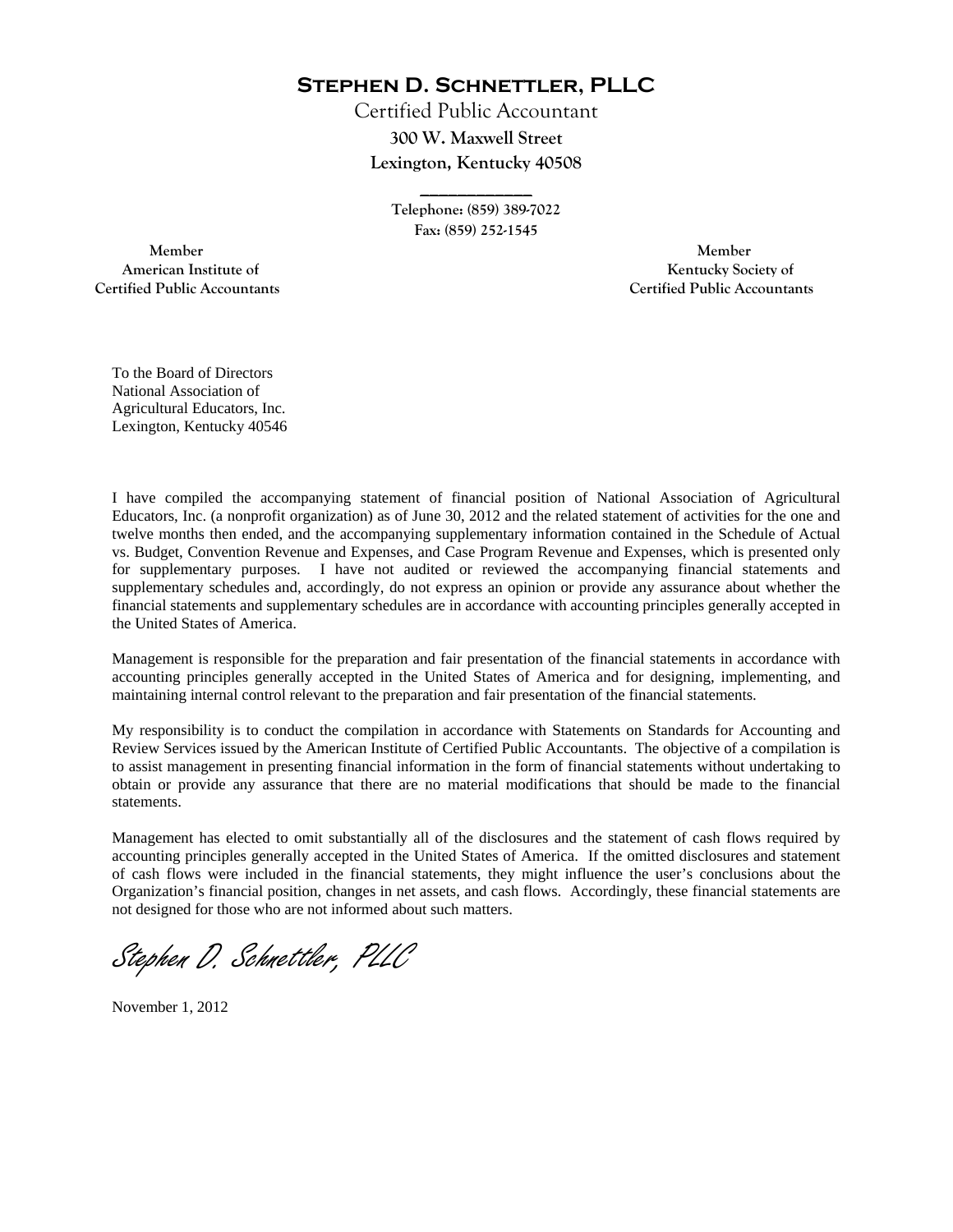# NATIONAL ASSOCIATION OF AGRICULTURAL EDUCATORS, INC. **Statement of Financial Position** June 30, 2012

| <b>ASSETS</b>                         |                 |
|---------------------------------------|-----------------|
| Cash on deposit                       | \$<br>10,913    |
| Investments - operating fund          | 420,677         |
| Investments - life membership fund    | 153,330         |
| Investments - reserve fund            | 83,745          |
| Accounts receivable                   | 355,580         |
| Prepaid expenses                      | 13,636          |
| Property and equipment - CASE         | 1,007           |
| Property and equipment                | 14,348          |
| <b>TOTAL ASSETS</b>                   | \$<br>1,053,236 |
| <b>LIABILITIES AND NET ASSETS</b>     |                 |
| <b>LIABILITIES</b>                    |                 |
| Accounts payable                      | \$<br>211,503   |
| Accrued leave payable                 | 26,290          |
| Other current liabilities             | 26,555          |
| <b>TOTAL LIABILITIES</b>              | 264,348         |
| <b>NET ASSETS</b>                     |                 |
| Unrestricted net assets:              |                 |
| Current operation                     | 552,279         |
| Board designated for special purposes | 153,331         |
| Temporarily restricted net assets     | 752             |
| <b>CASE Project</b>                   | 82,526          |
| <b>TOTAL NET ASSETS</b>               | 788,888         |
| TOTAL LIABILITIES AND NET ASSETS      | \$<br>1,053,236 |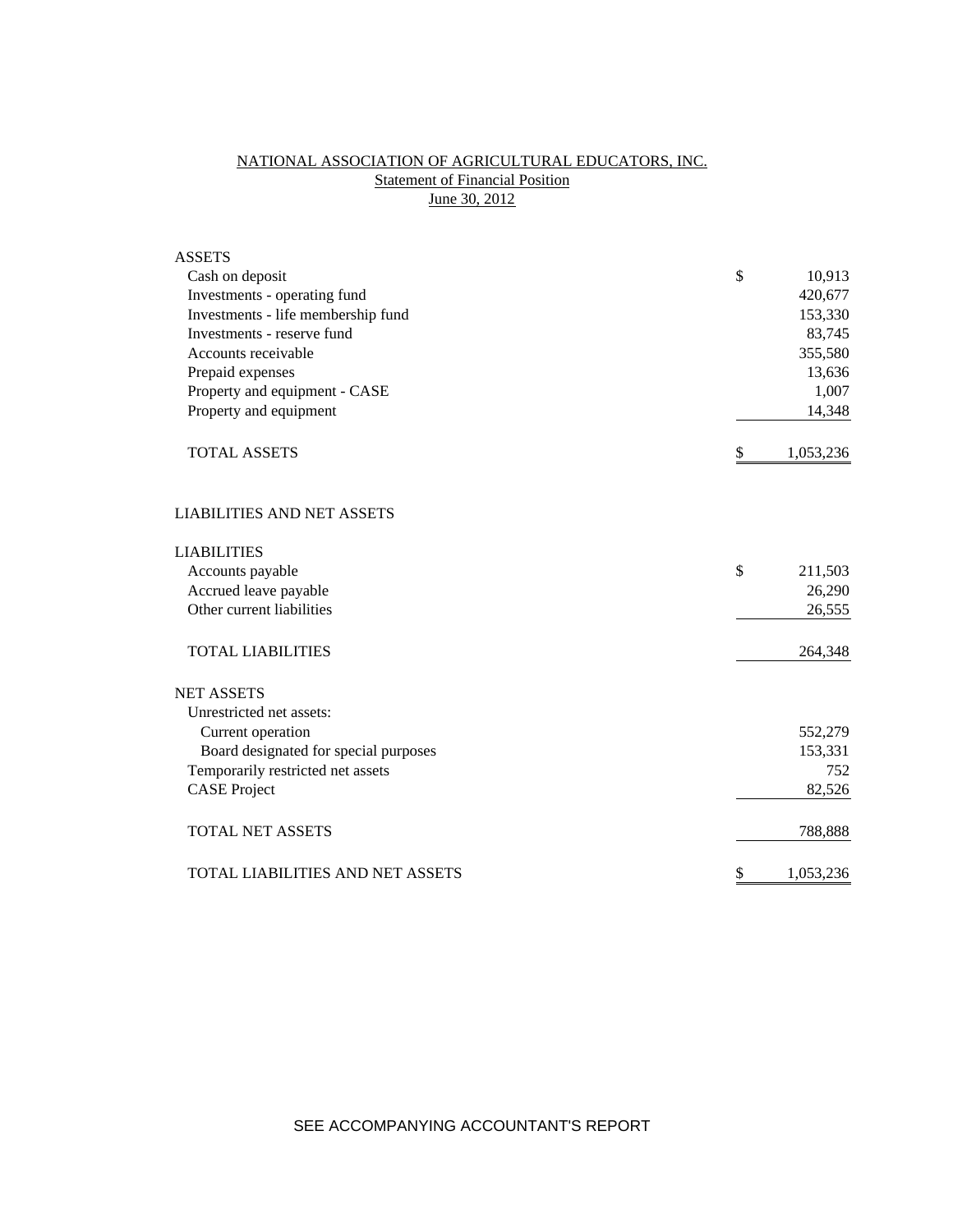## NATIONAL ASSOCIATION OF AGRICULTURAL EDUCATORS, INC. Statement of Activities For the Twelve Months Ended June 30, 2012

|                                       | Unrestricted |                |    |            |             |            |      |           |               |
|---------------------------------------|--------------|----------------|----|------------|-------------|------------|------|-----------|---------------|
|                                       | Current      |                |    | Board      | Temporarily |            | CASE |           |               |
|                                       |              | Operations     |    | Designated |             | Restricted |      | Project   | Total         |
| Revenue, Gains and Losses             |              |                |    |            |             |            |      |           |               |
| Membership dues                       | \$           | 400,900        | \$ | 5,400      | \$          |            | \$   |           | \$<br>406,300 |
| Convention registration               |              | 82,293         |    |            |             |            |      |           | 82,293        |
| Sponsorship and awards                |              | 18,950         |    |            |             |            |      |           | 18,950        |
| Merchandise sales                     |              | 8,672          |    |            |             |            |      |           | 8,672         |
| Contributions                         |              |                |    |            |             | 704        |      |           | 704           |
| Management fees                       |              | 114,402        |    |            |             |            |      |           | 114,402       |
| Net realized and unrealized           |              |                |    |            |             |            |      |           |               |
| gains (losses) on securities          |              | (34, 455)      |    |            |             |            |      |           | (34, 455)     |
| Interest and dividends                |              | 13,640         |    |            |             |            |      |           | 13,640        |
| FFA Foundation projects               |              | 139,812        |    |            |             |            |      |           | 139,812       |
| CASE Program income                   |              |                |    |            |             |            |      | 759,122   | 759,122       |
| Other income                          |              | 287,470        |    |            |             |            |      |           | 287,470       |
| Total Revenue, Gaines and Losses      |              | 1,031,684      |    | 5,400      |             | 704        |      | 759,122   | 1,796,910     |
| Net Assets Released from Restrictions |              |                |    |            |             |            |      |           |               |
| Total Revenue, Gains and Losses       |              |                |    |            |             |            |      |           |               |
| and Reclassifications                 |              | 1,031,684      |    | 5,400      |             | 704        |      | 759,122   | 1,796,910     |
| Expenses                              |              |                |    |            |             |            |      |           |               |
| General expenses                      |              | 766,660        |    |            |             |            |      |           | 766,660       |
| FFA Foundation projects               |              | 139,695        |    |            |             |            |      |           | 139,695       |
| <b>CASE Program expenses</b>          |              | $\overline{a}$ |    |            |             |            |      | 827,644   | 827,644       |
| Convention expenses                   |              | 122,313        |    |            |             |            |      |           | 122,313       |
| Total expenses                        |              | 1,028,668      |    |            |             |            |      | 827,644   | 1,856,312     |
| INCREASE (DECREASE) IN NET ASSETS     |              | 3,016          |    | 5,400      |             | 704        |      | (68, 522) | (59, 402)     |
| RECLASS FUND BALANCE                  |              | (23, 377)      |    | 24,083     |             |            |      | (706)     |               |
| NET ASSETS AT BEGINNING OF PERIOD     |              | 572,640        |    | 123,848    |             | 48         |      | 151,754   | 848,290       |
| NET ASSETS AT END OF PERIOD           | \$           | 552,279        | \$ | 153,331    | \$          | 752        | \$   | 82,526    | \$<br>788,888 |

SEE ACCOMPANYING ACCOUNTANT'S REPORT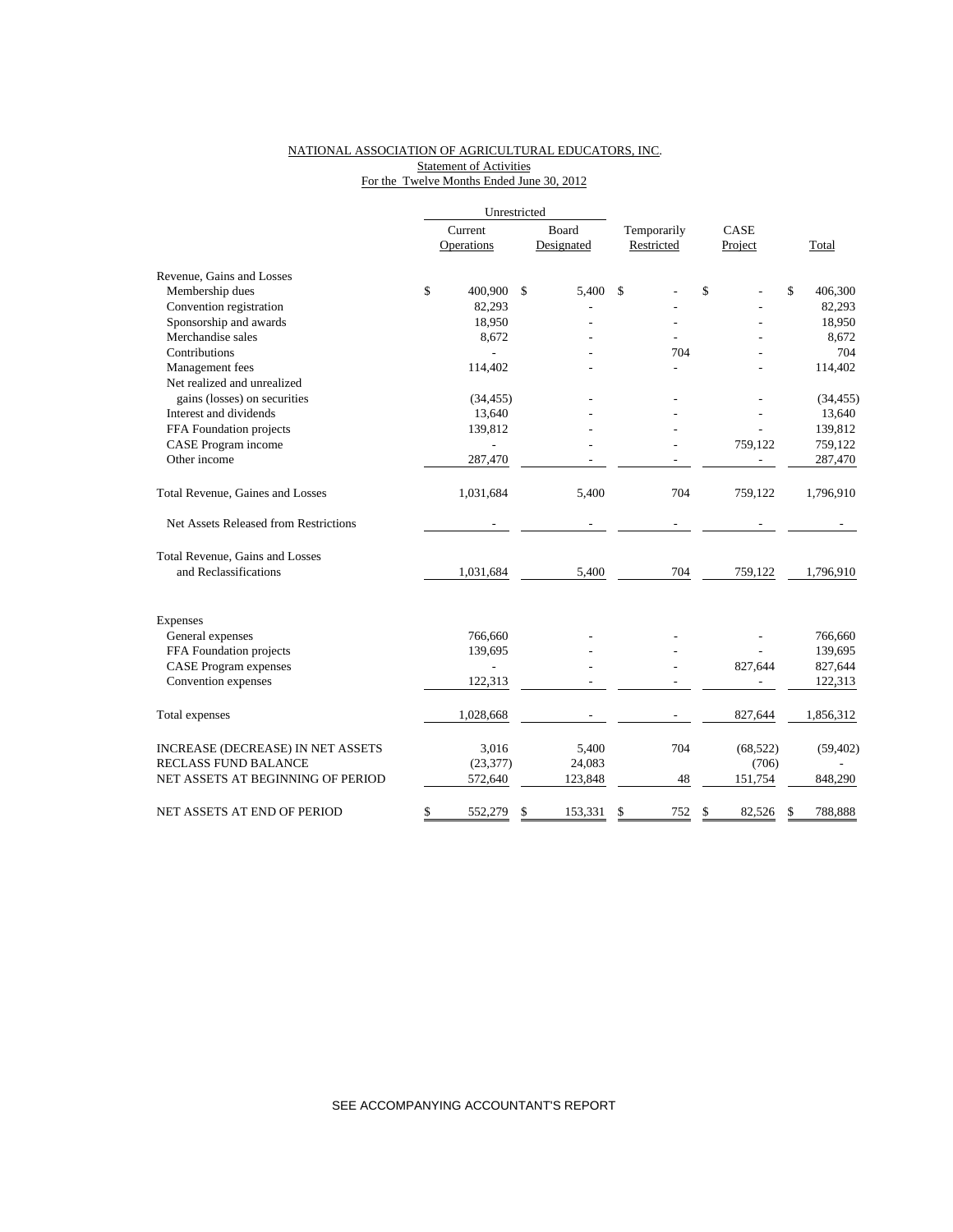### NATIONAL ASSOCIATION OF AGRICULTURAL EDUCATORS, INC. Schedule of Actual vs. Budget

For the One and Twelve Months Ended June 30, 2012

|                                        | <b>MONTH</b>             | <b>MONTH</b>             | <b>MONTH</b>             | YEAR TO DATE                | <b>YEAR</b>              |      | <b>YEAR</b>                 |
|----------------------------------------|--------------------------|--------------------------|--------------------------|-----------------------------|--------------------------|------|-----------------------------|
|                                        | <b>ACTUAL</b>            | <b>BUDGET</b>            | <b><i>SVARIANCE</i></b>  | <b>ACTUAL</b>               | BUDGET                   |      | <b>\$VARIANCE</b>           |
| <b>REVENUE</b>                         |                          |                          |                          |                             |                          |      |                             |
| Member dues                            | \$<br>$6,135$ \$         | 32,164                   | \$<br>$(26,029)$ \$      | 375,600 \$                  | 385,970                  | - \$ | (10, 370)                   |
| Corporate membership dues              | 9,780                    | 2,563                    | 7,217                    | 30,700                      | 30,750                   |      | (50)                        |
| <b>NSTA Dues</b>                       |                          |                          |                          |                             |                          |      | ٠                           |
| Delmar scholarships                    | 7,500                    | 625                      | 6,875                    | 7,500                       | 7,500                    |      |                             |
| Foundation management fees             | 21,902                   | 4,583                    | 17,319                   | 94,402                      | 55,000                   |      | 39,402                      |
| MBNA affinity credit card program      | ä,                       | ÷.                       | ٠                        | ÷,                          |                          |      |                             |
| Toyota vehicle lease management fee    |                          | à.                       |                          | ÷.                          |                          |      |                             |
| Interest and dividends                 | (2,179)                  | 500                      | (2,679)                  | 9,704                       | 6,000                    |      | 3,704                       |
| Net realized and unrealized            |                          |                          |                          |                             |                          |      |                             |
| gains (losses) on securities           | 23,078                   | 2,583                    | 20,495                   | (34, 455)                   | 31,000                   |      | (65, 455)                   |
| Merchandise sales                      | 3,166                    | 708                      |                          |                             |                          |      |                             |
|                                        |                          |                          | 2,458                    | 8,672                       | 8,500                    |      | 172                         |
| Investment income, Life Fund           | (341)                    | 250                      | (591)                    | 3,936                       | 3,000                    |      | 936                         |
| Contributions, Legislative Fund        | $\overline{\phantom{a}}$ | ÷.                       | $\overline{\phantom{a}}$ | 704                         | $\overline{\phantom{a}}$ |      | 704                         |
| Miscellaneous income                   | L.                       | 250                      | (250)                    | 7,877                       | 3,000                    |      | 4,877                       |
| National Teach Ag Campaign             | 29,424                   | ÷.                       | 29,424                   | 86,016                      | ÷,                       |      | 86,016                      |
| Teacher crisis fund                    | 1,470                    | $\overline{\phantom{a}}$ | 1,470                    | 7,678                       | $\overline{\phantom{a}}$ |      | 7,678                       |
| <b>BFRDP</b> Grant                     | 14,474                   | ٠                        | 14,474                   | 14,474                      | $\sim$                   |      | 14,474                      |
| AEM business manager stipend           | 4,000                    | 333                      | 3,667                    | 4,000                       | 4,000                    |      | $\overline{\phantom{a}}$    |
| GMAC SmartEdge program                 | ä,                       | L.                       |                          | $\overline{\phantom{0}}$    | ÷,                       |      |                             |
| Webinar revenue                        |                          | 1,367                    | (1, 367)                 | L,                          | 16,400                   |      | (16, 400)                   |
| DuPont Agrisciense                     | (8,584)                  | à.                       | (8, 584)                 | 77,559                      | ÷.                       |      | 77,559                      |
| <b>NPS</b>                             | ÷                        | ä,                       | $\sim$                   | 820                         | ٠                        |      | 820                         |
| Hurricane relief                       | (500)                    |                          | (500)                    | ÷,                          |                          |      | $\mathcal{L}_{\mathcal{A}}$ |
| Council MMM management fee             | ÷,                       | $\overline{a}$           | ٠                        | 5,000                       |                          |      | 5,000                       |
| FFA Foundation Regional Grants         | 18,000                   | ä,                       | 18,000                   | 18,000                      |                          |      | 18,000                      |
| FFA Foundation project - TTTK          | 4,440                    | 4,625                    | (185)                    | 45,105                      | 55,500                   |      | (10, 395)                   |
| FFA Foundation project - OPAP          | 1,983                    | 997                      | 986                      | 14,219                      | 11,965                   |      | 2,254                       |
| FFA Foundation project - OMSP          |                          | 946                      | (946)                    | 8,473                       | 11,350                   |      | (2, 877)                    |
| FFA Foundation project - OT            | 1,983                    | 997                      | 986                      | 9,830                       | 11,965                   |      | (2, 135)                    |
|                                        | (2,500)                  | 946                      | (3, 446)                 | 8,655                       | 11,350                   |      | (2,695)                     |
| FFA Foundation project - OYM           | ÷,                       | ä,                       | ÷,                       | ÷                           | $\overline{\phantom{a}}$ |      | ÷.                          |
| FFA Foundation project - Greenhouse    |                          |                          |                          |                             |                          |      |                             |
| FFA Foundation project - LAA           | (4,152)                  | $\overline{a}$           | (4,152)                  | 768                         | 4,170                    |      | (3,402)                     |
| FFA Foundation teacher workshop        |                          |                          |                          | 9,970                       | ÷,                       |      | 9,970                       |
| FFA Foundation internet café           | ٠                        | $\overline{a}$           |                          | 2,639                       | ٠                        |      | 2,639                       |
| FFA Foundation Pfizer classroom        |                          |                          |                          | 8,453                       |                          |      | 8,453                       |
| FFA Foundation Regional Grants Revenue |                          |                          |                          | ÷.                          |                          |      |                             |
| FFA Foundation Agriscience Teacher     |                          |                          |                          | 13,700                      |                          |      | 13,700                      |
| CASE management fee                    | 20,000                   | i.                       | 20,000                   | 20,000                      | ÷,                       |      | 20,000                      |
| CASE program net income                | (50,022)                 | $\overline{a}$           | (50,022)                 | (68, 522)                   | 10,000                   |      | (78, 522)                   |
| Convention net income                  | 15,205                   | 6,880                    | 8,325                    | 55,476                      | 75,560                   |      | (20,084)                    |
| <b>TOTAL REVENUE</b>                   | 114,262                  | 61,317                   | 52,945                   | 846,953                     | 742,980                  |      | 103,973                     |
|                                        |                          |                          |                          |                             |                          |      |                             |
| <b>EXPENSES</b>                        |                          |                          |                          |                             |                          |      |                             |
| Salaries                               | 21,745                   | 23,303                   | (1, 558)                 | 298,523                     | 279,630                  |      | 18,893                      |
| Taxes and benefits                     | 5,726                    | 5,773                    | (47)                     | 72,015                      | 69,271                   |      | 2,744                       |
| Computer service                       | L                        | 542                      | (542)                    | 7,072                       | 6,500                    |      | 572                         |
| Telephone                              | 413                      | 417                      | (4)                      | 2,952                       | 5,000                    |      | (2,048)                     |
| Accounting                             | 500                      | 1,058                    | (558)                    | 13,100                      | 12,700                   |      | 400                         |
| Depreciation                           | 418                      | 583                      | (165)                    | 3,040                       | 7,000                    |      | (3,960)                     |
| Rent                                   | ä,                       |                          |                          |                             |                          |      |                             |
|                                        |                          | 625                      | (625)                    | 5,000                       | 7,500                    |      | (2,500)                     |
| Insurance                              | 192                      | 500                      | (308)                    | 5,939                       | 6,000                    |      | (61)                        |
| Legal                                  |                          | 83                       | (83)                     | 2,419                       | 1,000                    |      | 1,419                       |
| Office Supplies                        | 2,370                    | 583                      | 1,787                    | 7,854                       | 7,000                    |      | 854                         |
| Bank charges and investment fees       | 1,460                    | 8                        | 1,452                    | 3,255                       | 100                      |      | 3,155                       |
| Printing, general                      | 235                      | 417                      | (182)                    | 4,458                       | 5,000                    |      | (542)                       |
| Staff training                         | $\overline{\phantom{a}}$ | 83                       | (83)                     | $\mathcal{L}_{\mathcal{A}}$ | 1,000                    |      | (1,000)                     |
| Taxes and licenses                     | L,                       | 5                        | (5)                      | 55                          | 60                       |      | (5)                         |
| Membership and contributions           | 265                      | 1,250                    | (985)                    | 16,332                      | 15,000                   |      | 1,332                       |
| Travel, staff                          | 9,201                    | 2,500                    | 6,701                    | 22,760                      | 30,000                   |      | (7,240)                     |
| Promotion and marketing                | ×.                       | 2,167                    | (2,167)                  | 9,701                       | 26,000                   |      | (16, 299)                   |
| Merchandise and diaries                | ÷,                       | 833                      | (833)                    | 2,892                       | 10,000                   |      | (7,108)                     |
| Photocopying                           |                          | 8                        | (8)                      | 89                          | 100                      |      | (11)                        |
| Postage, general                       | 1,547                    | 500                      | 1,047                    | 6,241                       | 6,000                    |      | 241                         |
| Professional liability insurance       | ÷,                       | 3,118                    | (3, 118)                 | 37,270                      | 37,415                   |      | (145)                       |
| Public relations                       | 150                      | 42                       | 108                      | 208                         | 500                      |      | (292)                       |
| Scholarships                           |                          | 938                      | (938)                    | 11,250                      | 11,250                   |      |                             |
| Travel, regional secretaries           | 1,512                    | 1,042                    | 470                      | 12,552                      | 12,500                   |      | 52                          |
| Travel, board of directors             | 10,224                   | 2,917                    | 7,307                    | 34,108                      | 35,000                   |      | (892)                       |
| Nat'l Teach Ag Campaign                |                          | 4,432                    | 15,224                   |                             | $\sim$                   |      | 86,345                      |
|                                        | 19,656                   |                          |                          | 86,345                      |                          |      |                             |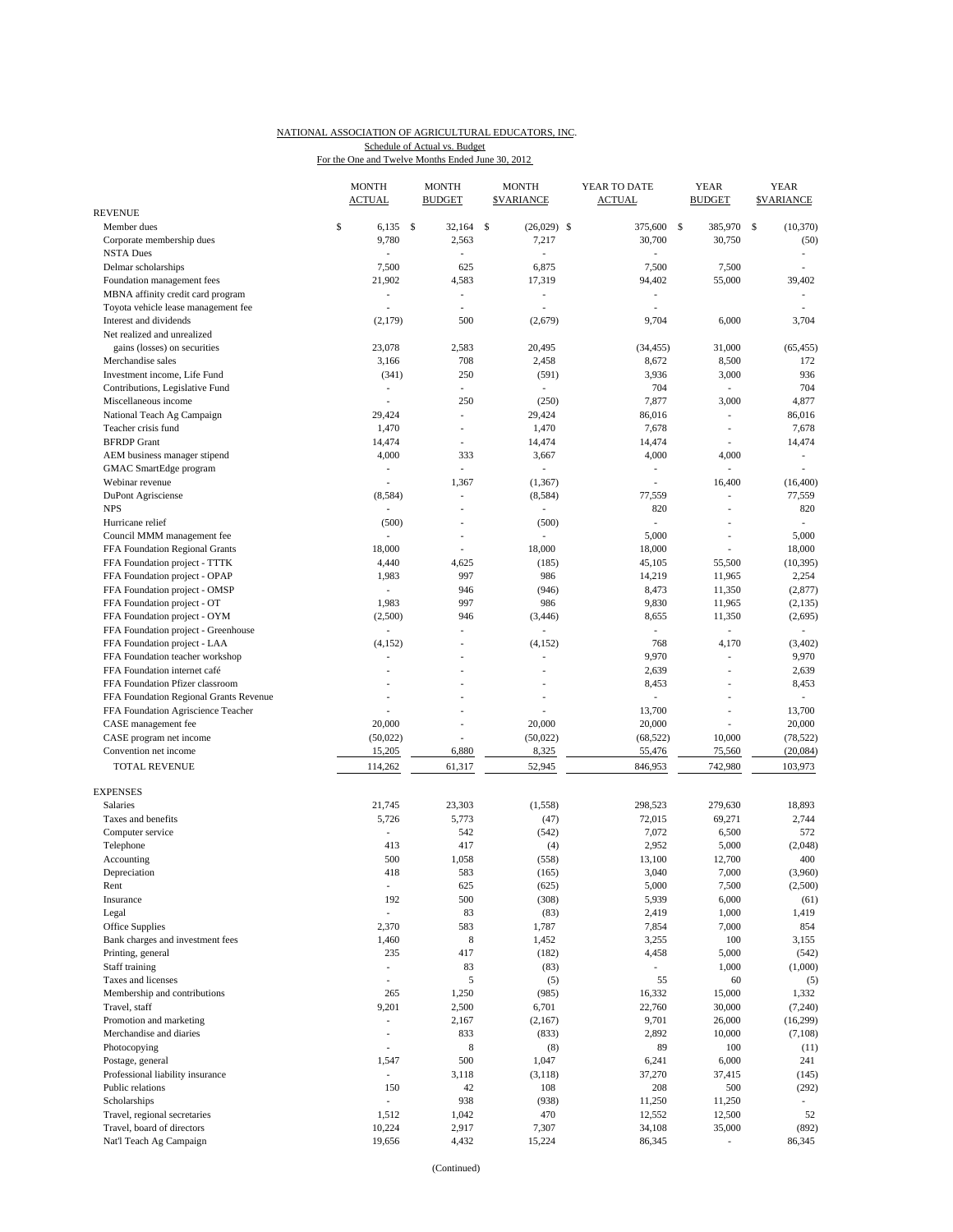## NATIONAL ASSOCIATION OF AGRICULTURAL EDUCATORS, INC. Schedule of Actual vs. Budget

For the One and Twelve Months Ended June 30, 2012

|                                     | <b>MONTH</b><br><b>ACTUAL</b> | <b>MONTH</b><br><b>BUDGET</b> | <b>MONTH</b><br><b>SVARIANCE</b> | YEAR TO DATE<br><b>ACTUAL</b> | <b>YEAR</b><br><b>BUDGET</b> | <b>YEAR</b><br><b>SVARIANCE</b> |
|-------------------------------------|-------------------------------|-------------------------------|----------------------------------|-------------------------------|------------------------------|---------------------------------|
| FFA Foundation project - TTTK       | 7,057                         | 4,625                         | 2,432                            | 44,880                        | 55,500                       | (10,620)                        |
| FFA Foundation project - OPAP       | 2,344                         | 997                           | 1,347                            | 14,487                        | 11,965                       | 2,522                           |
| FFA Foundation project - OMSP       | 1,951                         | 946                           | 1,005                            | 8,473                         | 11,350                       | (2,877)                         |
| FFA Foundation project - OT         | 2,344                         | 997                           | 1,347                            | 9,603                         | 11,965                       | (2, 362)                        |
| FFA Foundation project - OYM        | 1,500                         | 946                           | 554                              | 8,655                         | 11,350                       | (2,695)                         |
| FFA Foundation project - Greenhouse |                               |                               |                                  |                               |                              |                                 |
| FFA Foundation project - LAA        |                               |                               | $\overline{a}$                   | 768                           | 4,170                        | (3, 402)                        |
| FFA Foundation project - Smart Edge |                               |                               |                                  | 1,100                         |                              | 1,100                           |
| FFA Foundation teacher workshop     |                               |                               |                                  | 8,981                         |                              | 8,981                           |
| FFA Foundation internet café        |                               |                               |                                  | 2.639                         |                              | 2,639                           |
| FFA Pfizer Classroom                |                               |                               |                                  | 8,409                         |                              | 8,409                           |
| FFA Foundation Regional Grants      | 18,000                        |                               | 18,000                           | 18,000                        |                              | 18,000                          |
| FFA Foundation Agrisciense Teachers |                               |                               |                                  | 13,700                        |                              | 13,700                          |
| DuPont Agriscience                  | 29,449                        |                               | 29,449                           | 74,366                        |                              | 74,366                          |
| GMAC SmartEdge program              |                               |                               |                                  |                               |                              |                                 |
| NPS expense                         |                               | 667                           | (667)                            | 12,095                        | 8,000                        | 4,095                           |
| Webinar expense                     | 198                           | 292                           | (94)                             | 1,188                         | 3,500                        | (2,312)                         |
| Teacher crisis fund                 |                               | ٠                             |                                  | 2,000                         |                              | 2,000                           |
| Communities of practice expense     |                               | 667                           | (667)                            | 10,853                        | 8,000                        | 2,853                           |
| Substitute teacher hire behinds     |                               | 333                           | (333)                            |                               | 4,000                        | (4,000)                         |
| <b>NSTA</b> dues                    |                               |                               | $\overline{\phantom{0}}$         |                               |                              |                                 |
| <b>Bad</b> debts                    |                               |                               |                                  | 150                           |                              | 150                             |
| Miscellaneous                       |                               |                               |                                  | 578                           |                              | 578                             |
| <b>TOTAL EXPENSES</b>               | 138,457                       | 64,197                        | 74,260                           | 906,355                       | 721,326                      | 185,029                         |
| NET INCOME (LOSS)                   | (24, 195)<br>\$               | (2,880)<br>S                  | (21,315)<br>-S<br>-\$            | (59, 402)                     | 21,654<br>-S                 | (81,056)<br>S                   |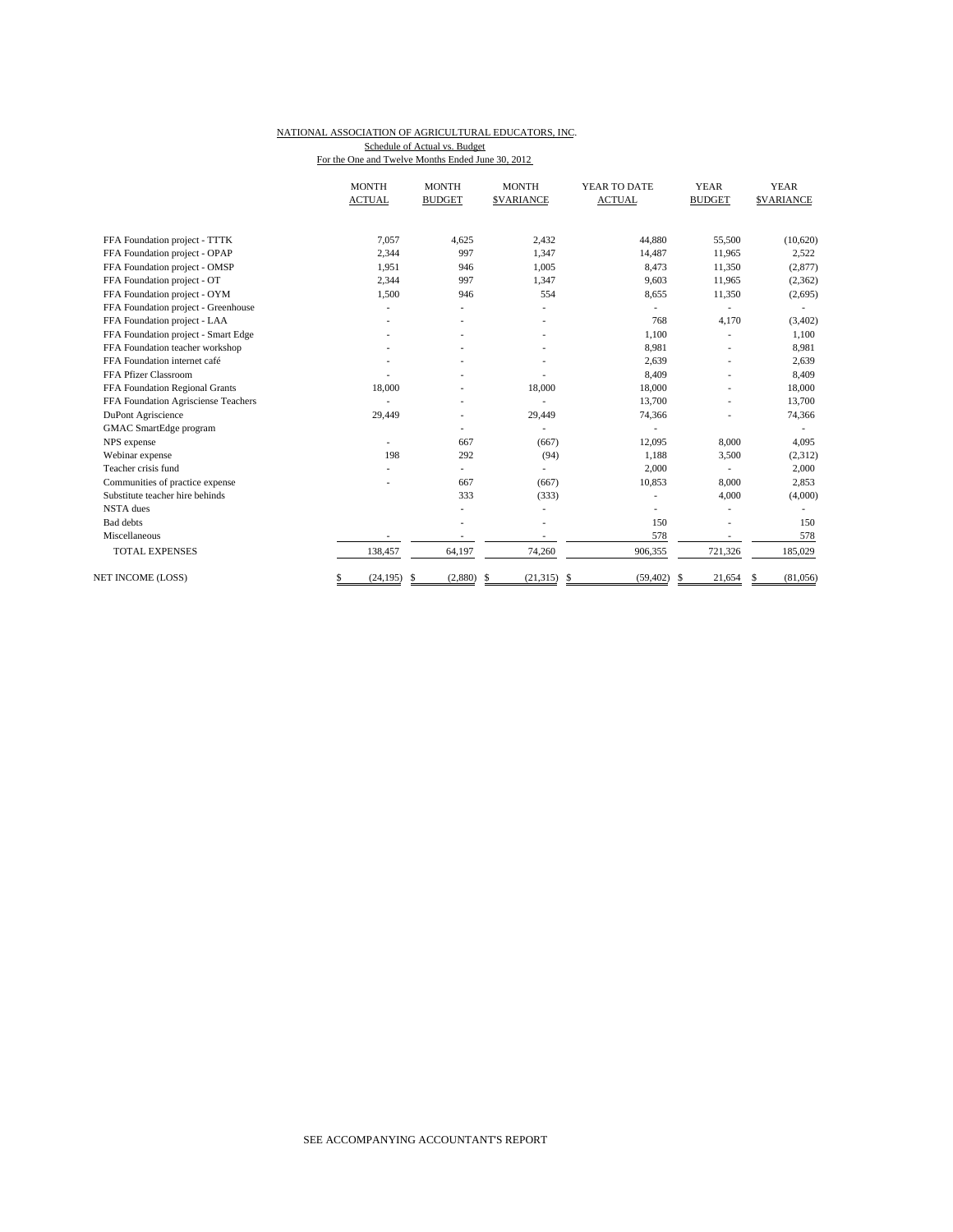# NATIONAL ASSOCIATION OF AGRICULTURAL EDUCATORS, INC. Schedule of Convention Revenue and Expenses

For the One and Twelve Months Ended June 30, 2012

|                                           | <b>MONTH</b>  | <b>MONTH</b>             | <b>MONTH</b>             | YEAR TO DATE  | <b>YEAR</b>     | <b>YEAR</b>      |  |
|-------------------------------------------|---------------|--------------------------|--------------------------|---------------|-----------------|------------------|--|
|                                           | <b>ACTUAL</b> | <b>BUDGET</b>            | <b>SVARIANCE</b>         | <b>ACTUAL</b> | <b>BUDGET</b>   | <b>SVARIANCE</b> |  |
| <b>REVENUE</b>                            |               |                          |                          |               |                 |                  |  |
| Convention, registration                  | \$            | \$<br>7.917              | \$<br>$(7,917)$ \$       | 82,293        | \$<br>95,000 \$ | (12,707)         |  |
| Convention, tickets/workshops             |               |                          |                          | 227           |                 | 227              |  |
| Convention, trade show                    |               | 125                      | (125)                    | 300           | 1,500           | (1,200)          |  |
| Convention - Ideas Unlimited              |               |                          | ÷.                       | 5,000         |                 | 5,000            |  |
| Convention - Teacher Mentor               |               |                          |                          | 5,000         |                 | 5,000            |  |
| Convention scholarship fund               |               |                          |                          | 1,389         | 2,000           | (611)            |  |
| Convention, sponsorships - FFA Foundation |               | 3,333                    | (3,333)                  | 56,655        | 40,000          | 16,655           |  |
| Convention, host state social             |               | ä,                       | ä,                       | 7,975         |                 | 7,975            |  |
| Convention, sponsorships                  | 9,000         | 4,500                    | 4,500                    | 18,950        | 54,000          | (35,050)         |  |
| <b>TOTAL REVENUE</b>                      | 9,000         | 15,875                   | (6, 875)                 | 177,789       | 192,500         | (14, 711)        |  |
| <b>EXPENSES</b>                           |               |                          |                          |               |                 |                  |  |
| Convention, plaques and trophies          |               | 167                      | (167)                    | 1,446         | 2,000           | (554)            |  |
| Convention, printing                      |               | 167                      | (167)                    |               | 2,000           | (2,000)          |  |
| Convention, miscellaneous                 |               | 83                       | (83)                     |               | 1,000           | (1,000)          |  |
| Convention, awards                        | 325           | $\overline{a}$           | 325                      | 8,423         | 9,000           | (577)            |  |
| Convention, photography                   | ÷             |                          | $\overline{\phantom{a}}$ | 25            |                 | 25               |  |
| Convention, meal functions                | (63, 185)     | 2.500                    | (65,685)                 | 7,045         | 30,000          | (22, 955)        |  |
| Convention, promotion and marketing       |               | 83                       | (83)                     | 2,782         | 1,000           | 1,782            |  |
| Convention, postage and shipping          |               | 250                      | (250)                    | 472           | 3,000           | (2,528)          |  |
| Convention, equipment rental              |               | 1,000                    | (1,000)                  | 16,800        | 12,000          | 4,800            |  |
| Convention, workshops                     |               |                          |                          |               |                 |                  |  |
| Convention, host state social             |               |                          |                          | 8,202         |                 | 8,202            |  |
| Convention, speakers                      |               |                          |                          |               |                 |                  |  |
| Convention, trade show expense            |               |                          |                          |               |                 |                  |  |
| Convention, tour expenses                 |               |                          |                          |               |                 |                  |  |
| Convention, committee expense             |               | 245                      | (245)                    | 2,079         | 2,940           | (861)            |  |
| Convention, sponsorships - FFA Foundation |               | 2,667                    | (2,667)                  |               | 32,000          | (32,000)         |  |
| Convention, travel/board of directors     |               | 1,000                    | (1,000)                  | 14,165        | 12,000          | 2,165            |  |
| Convention, staff travel                  |               | 833                      | (833)                    | 4,219         | 10,000          | (5,781)          |  |
| Convention - FFA foundation               | 56,655        | $\overline{\phantom{a}}$ | 56,655                   | 56,655        |                 | 56,655           |  |
| <b>TOTAL EXPENSES</b>                     | (6,205)       | 8,995                    | (15,200)                 | 122,313       | 116,940         | 5,373            |  |
| <b>NET INCOME (LOSS)</b>                  | \$<br>15,205  | 6,880<br>\$              | 8,325<br>\$              | \$<br>55,476  | 75,560<br>-S    | (20,084)         |  |